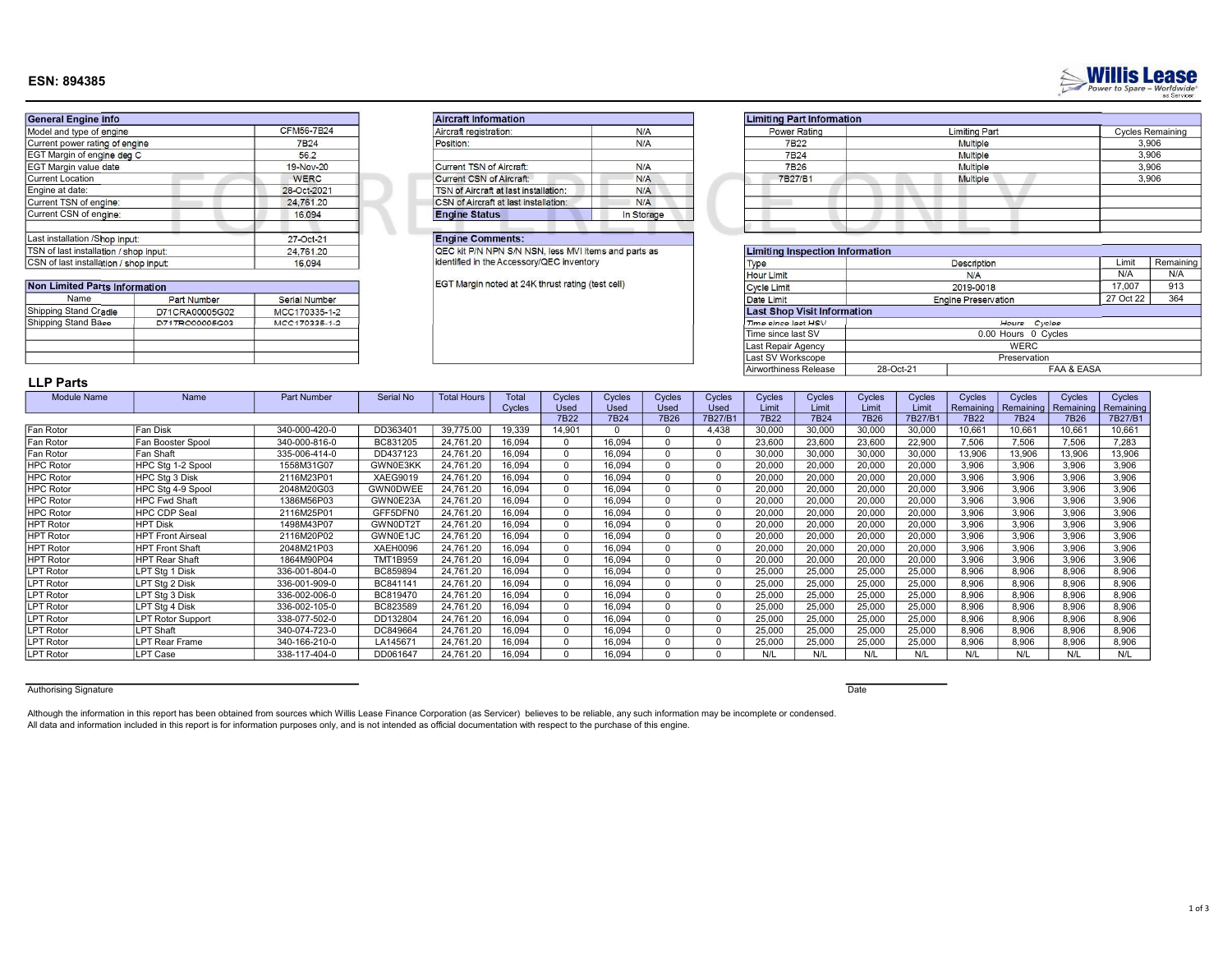## ESN: 894385



| <b>General Engine info</b>             |                   | <b>Aircraft Information</b>                          |            | <b>Limiting Part Information</b>  |  |
|----------------------------------------|-------------------|------------------------------------------------------|------------|-----------------------------------|--|
| Model and type of engine               | <b>CFM56-7B24</b> | Aircraft registration:                               | N/A        | Power Rating                      |  |
| Current power rating of engine         | 7B24              | Position:                                            | N/A        | 7B <sub>22</sub>                  |  |
| EGT Margin of engine deg C             | 56.2              |                                                      |            | 7B24                              |  |
| EGT Margin value date                  | 19-Nov-20         | Current TSN of Aircraft:                             | N/A        | 7B26                              |  |
| Current Location                       | <b>WERC</b>       | Current CSN of Aircraft:                             | N/A        | 7B27/B1                           |  |
| Engine at date:                        | 28-Oct-2021       | TSN of Aircraft at last installation:                | N/A        |                                   |  |
| Current TSN of engine:                 | 24,761.20         | <b>CSN</b> of Aircraft at last installation:         | N/A        |                                   |  |
| Current CSN of engine:                 | 16.094            | <b>Engine Status</b>                                 | In Storage |                                   |  |
| Last installation / Shop input:        | 27-Oct-21         | <b>Engine Comments:</b>                              |            |                                   |  |
| TSN of last installation / shop input: | 24,761.20         | QEC kit P/N NPN S/N NSN, less MVI Items and parts as |            | <b>Limiting Inspection Inform</b> |  |
| CSN of last installation / shop input  | 16.094            | identified in the Accessory/QEC inventory            |            | Type                              |  |

| <b>Non Limited Parts Information</b> |                    |               |  |  |  |  |  |  |  |
|--------------------------------------|--------------------|---------------|--|--|--|--|--|--|--|
| Name                                 | <b>Part Number</b> | Serial Number |  |  |  |  |  |  |  |
| Shipping Stand Cradle                | D71CRA00005G02     | MCC170335-1-2 |  |  |  |  |  |  |  |
| Shipping Stand Base                  | D71TR000005G03     | MCC170335-1-2 |  |  |  |  |  |  |  |
|                                      |                    |               |  |  |  |  |  |  |  |
|                                      |                    |               |  |  |  |  |  |  |  |
|                                      |                    |               |  |  |  |  |  |  |  |

| Aircraft registration:                | N/A        |
|---------------------------------------|------------|
| Position:                             | N/A        |
| Current TSN of Aircraft:              | N/A        |
| <b>Current CSN of Aircraft:</b>       | N/A        |
| TSN of Aircraft at last installation: | N/A        |
| CSN of Aircraft at last installation: | N/A        |
| <b>Engine Status</b>                  | In Storage |

## Engine Comments:

|         | <b>Limiting Part Information</b> |                      |                         |
|---------|----------------------------------|----------------------|-------------------------|
| N/A     | Power Rating                     | <b>Limiting Part</b> | <b>Cycles Remaining</b> |
| N/A     | 7B22                             | Multiple             | 3.906                   |
|         | <b>7B24</b>                      | Multiple             | 3,906                   |
| N/A     | 7B26                             | Multiple             | 3,906                   |
| N/A     | 7B27/B1                          | <b>Multiple</b>      | 3,906                   |
| N/A     |                                  |                      |                         |
| N/A     |                                  |                      |                         |
| storage |                                  |                      |                         |
|         |                                  |                      |                         |

| 24,761.20<br>TSN of last installation / shop input: |                    | QEC kit P/N NPN S/N NSN, less MVI Items and parts as |                                                   | <b>Limiting Inspection Information</b> |                                    |                             |                            |           |     |  |
|-----------------------------------------------------|--------------------|------------------------------------------------------|---------------------------------------------------|----------------------------------------|------------------------------------|-----------------------------|----------------------------|-----------|-----|--|
| CSN of last installation / shop input<br>16,094     |                    |                                                      | identified in the Accessory/QEC inventory<br>Type |                                        |                                    | <b>Description</b><br>Limit |                            |           |     |  |
|                                                     |                    |                                                      |                                                   |                                        | <b>Hour Limit</b>                  |                             | N/A                        | N/A       |     |  |
| <b>Non Limited Parts Information</b>                |                    |                                                      | EGT Margin noted at 24K thrust rating (test cell) |                                        | Cycle Limit                        |                             | 2019-0018                  | 17.007    | 913 |  |
| Name                                                | <b>Part Number</b> | Serial Number                                        |                                                   |                                        | Date Limit                         |                             | <b>Engine Preservation</b> | 27 Oct 22 | 364 |  |
| Shipping Stand Cradle                               | D71CRA00005G02     | MCC170335-1-2                                        |                                                   |                                        | <b>Last Shop Visit Information</b> |                             |                            |           |     |  |
| Shipping Stand Base                                 | D71TR000005G03     | MCC170335-1-2                                        |                                                   |                                        | Time since last HSV                |                             | Hours Cycles               |           |     |  |
|                                                     |                    |                                                      |                                                   |                                        | Time since last SV                 |                             | 0.00 Hours 0 Cycles        |           |     |  |
|                                                     |                    |                                                      |                                                   |                                        | Last Repair Agency                 |                             | WERC                       |           |     |  |
|                                                     |                    |                                                      |                                                   |                                        | Last SV Workscope                  |                             | Preservation               |           |     |  |
|                                                     |                    |                                                      |                                                   |                                        | Airworthiness Release              | 28-Oct-21                   | FAA & EASA                 |           |     |  |

#### HPT Blades

| Name       | <b>Part Number</b> | Serial No             | <b>TSN or TSO</b> | <b>CSN or CSO</b> |
|------------|--------------------|-----------------------|-------------------|-------------------|
| HPT Blades | 1957M10P03         | <b>VARIOUS 894385</b> | 24761.2           | 16094             |

Authorising Signature **Date** 

Although the information in this report has been obtained from sources which Willis Lease Finance Corporation (as Servicer) believes to be reliable, any such information may be incomplete or condensed.<br>All data and informa